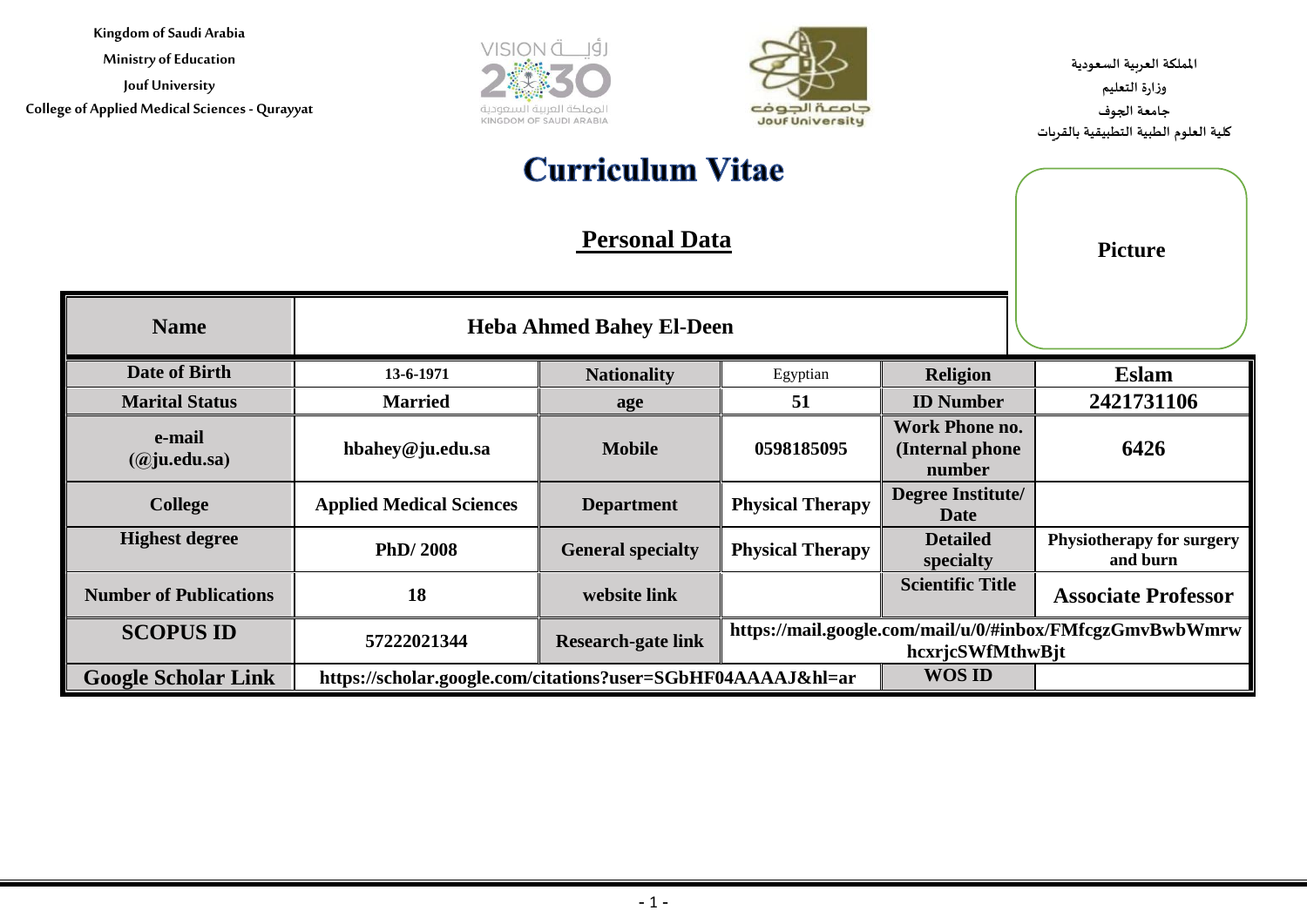**Ministry of Education**

**Jouf University**

**College of Applied Medical Sciences - Qurayyat**





**اململكة العربية السعودية وزارة التعليم جامعة الجوف كلية العلوم الطبية التطبيقية بالقريات**

## **Education (Bachelor, Master, PhD, Other)**

|                         |                       |             |               |                   |                | <b>Scientific</b> | <b>Specialization</b> |                 |
|-------------------------|-----------------------|-------------|---------------|-------------------|----------------|-------------------|-----------------------|-----------------|
| No.                     | Qualification         | <b>Date</b> | <b>Degree</b> | <b>University</b> | <b>Collage</b> | <b>Department</b> | <b>General</b>        | <b>Specific</b> |
| $\mathbf{1}$            | <b>Bachelor</b>       | 1992        | Very Good     | Cairo             | Physical       | Physical          | Physiotherapy         | Surgery &Burn   |
|                         |                       |             |               | University        | Therapy        | Therapy for       |                       |                 |
|                         |                       |             |               |                   |                | surgery           |                       |                 |
| $\overline{2}$          | Master                | 2002        | Very Good     | Cairo             | Physical       | Physical          | Physiotherapy         | Surgery &Burn   |
|                         |                       |             |               | University        | Therapy        | Therapy for       |                       |                 |
|                         |                       |             |               |                   |                | surgery           |                       |                 |
| $\overline{\mathbf{3}}$ | PhD                   | 2008        | Very Good     | Cairo             | Physical       | Physical          | Physiotherapy         | Surgery & Burn  |
|                         |                       |             |               | University        | Therapy        | Therapy           |                       |                 |
|                         |                       |             |               |                   |                | surgery           |                       |                 |
| $\overline{\mathbf{4}}$ | Diploma in physical   | 2007        | Very Good     | Cairo             | National       | physical          |                       |                 |
|                         | medicine and          |             |               | University        | Institute      | medicine and      |                       |                 |
|                         | physiotherapy         |             |               |                   | of Laser       | physiotherapy     |                       |                 |
|                         |                       |             |               |                   | Enhance        |                   |                       |                 |
|                         |                       |             |               |                   | d              |                   |                       |                 |
|                         |                       |             |               |                   | Sciences       |                   |                       |                 |
| 5                       | Foundation            | 2012        | Very Good     | America           | Continuo       | Continuous        |                       |                 |
|                         | certificate in        |             |               | University in     | <b>us</b>      | Education         |                       |                 |
|                         | <b>Business</b>       |             |               | Cairo             | Educatio       | Center            |                       |                 |
|                         | <b>Administration</b> |             |               |                   | n Center       |                   |                       |                 |
| 6                       | Career Certificate in | 2014        | Very Good     | America           | Continuo       | Continuous        |                       |                 |
|                         | <b>Management</b>     |             |               | University in     | <b>us</b>      | Education         |                       |                 |
|                         |                       |             |               | Cairo             | Educatio       | Center            |                       |                 |
|                         |                       |             |               |                   | n Center       |                   |                       |                 |

#### **Employment Qualifications**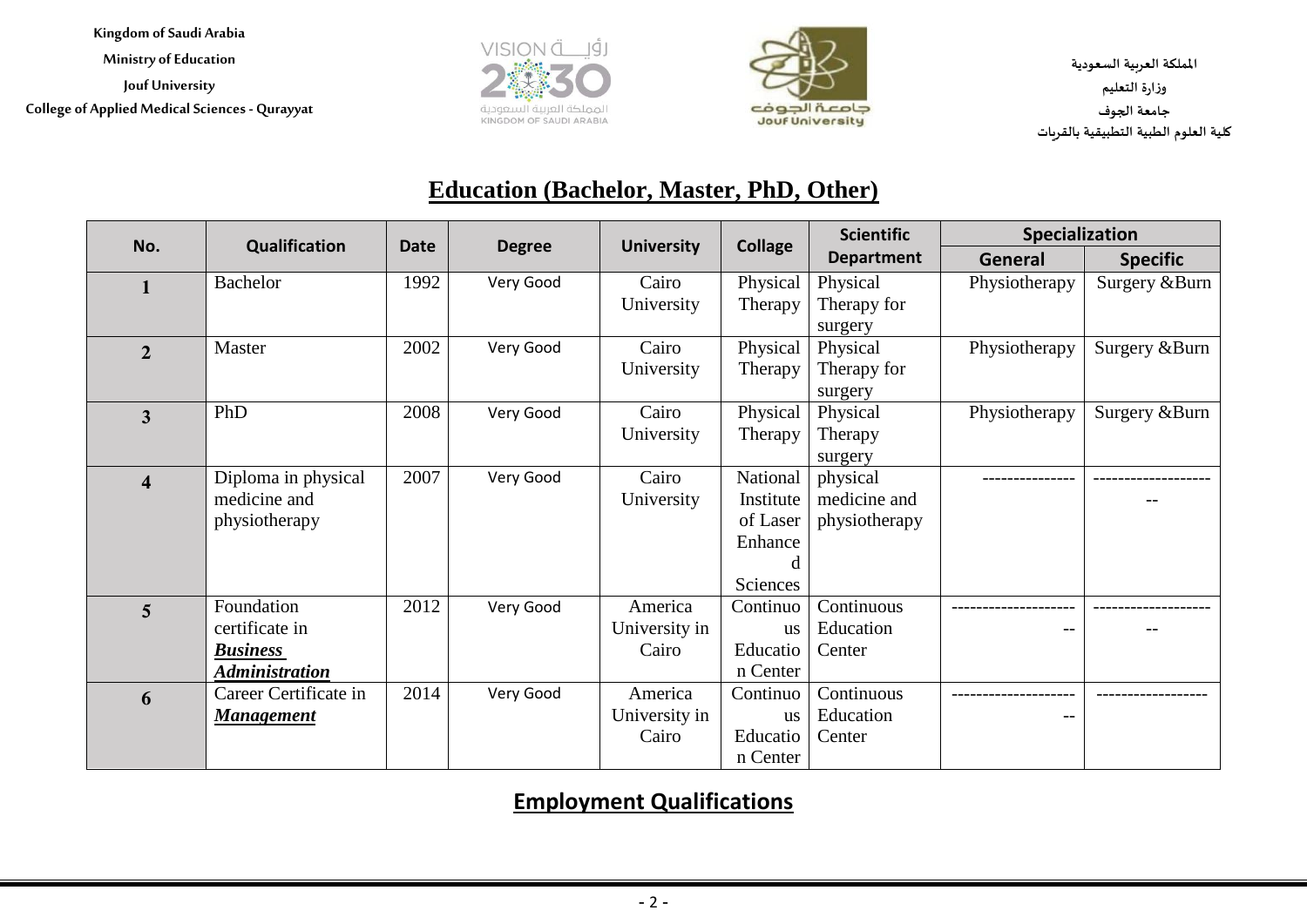**Ministry of Education**

**Jouf University**

**College of Applied Medical Sciences - Qurayyat**





**اململكة العربية السعودية وزارة التعليم جامعة الجوف كلية العلوم الطبية التطبيقية بالقريات**

| Job             | <b>Job Title</b>             | <b>University</b> | <b>Workplace</b>                                 |            | <b>Date</b> | <b>Work duty</b>                                                 | <b>Years of</b>  |
|-----------------|------------------------------|-------------------|--------------------------------------------------|------------|-------------|------------------------------------------------------------------|------------------|
|                 |                              | <b>Degree</b>     |                                                  | <b>Fro</b> | <b>To</b>   |                                                                  | <b>Experienc</b> |
|                 |                              |                   |                                                  | m          |             |                                                                  |                  |
| <b>Academic</b> | <b>Associate Professor</b>   | PhD               | Misr University for<br>Science and<br>Technology | 2014       |             | Head of<br>department of<br>physical therapy<br>for surgery $\&$ | 7 years          |
|                 | <b>Clinical Practitioner</b> | Bachelor          | <b>Health Insurance</b>                          | 1994       | 2000        | burn<br>Clinical                                                 | 6 years          |
| <b>Other</b>    |                              |                   | Hospital                                         |            |             | Practitioner                                                     |                  |

# **Courses & Teaching Skills (Last three years)**

| No.                     | <b>Course Name</b>                                                  | <b>Course Code</b> | <b>Credit Hours</b> | Year |
|-------------------------|---------------------------------------------------------------------|--------------------|---------------------|------|
|                         | <b>Pharmacology</b>                                                 | <b>APPH351</b>     |                     |      |
|                         |                                                                     | <b>RHS366</b>      |                     |      |
| $\overline{2}$          | <b>Physical procedures3</b>                                         | <b>RHS323</b>      |                     |      |
| 3                       | <b>Physical procedures1</b>                                         | <b>RHS321</b>      |                     |      |
| $\overline{\mathbf{4}}$ | <b>Therapeutic exercises</b>                                        | <b>PTR223</b>      |                     |      |
| $\overline{5}$          | Physical therapy for surgical conditions of<br>neuromuscular system | <b>PTR351</b>      |                     |      |
| 6                       | <b>Clinical selected topics</b>                                     | <b>RHS434</b>      |                     |      |
| 7                       | <b>Management of physical therapy services</b>                      | <b>RHS423</b>      |                     |      |
| 8                       | <b>Clinical studies3</b>                                            | <b>RHS431</b>      |                     |      |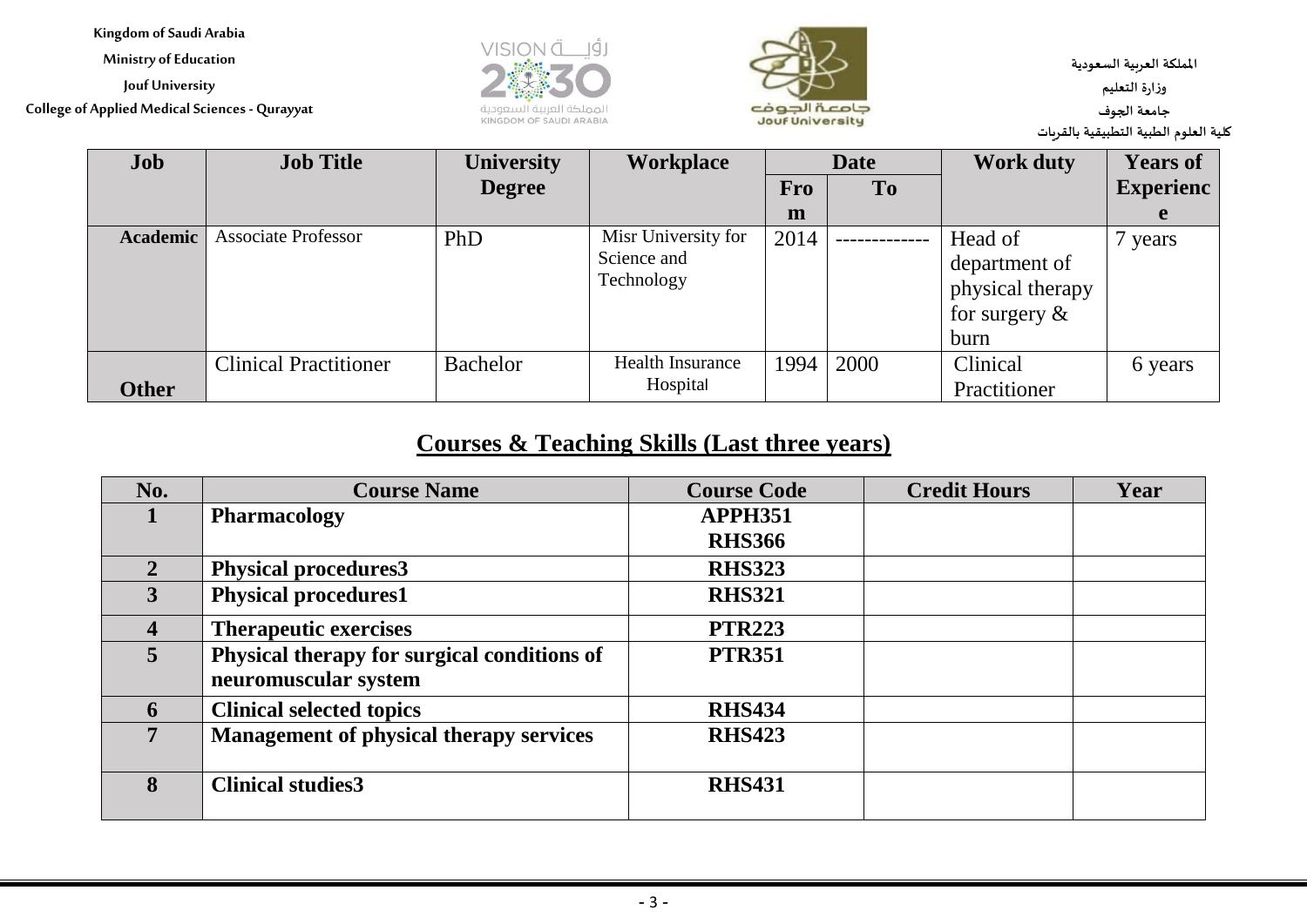**Ministry of Education**

**Jouf University**

**College of Applied Medical Sciences - Qurayyat**





**اململكة العربية السعودية وزارة التعليم جامعة الجوف كلية العلوم الطبية التطبيقية بالقريات**

|                                                                           | <b>Medical rehabilitation procedures</b>        | <b>RHS422</b>  |  |  |  |  |
|---------------------------------------------------------------------------|-------------------------------------------------|----------------|--|--|--|--|
| 10                                                                        | <b>Geriatric physical therapy</b>               | <b>RHS424</b>  |  |  |  |  |
|                                                                           | <b>Geriatric Rehabilitation</b>                 | <b>PTR485</b>  |  |  |  |  |
| 11                                                                        | Physiology                                      | <b>PHYS211</b> |  |  |  |  |
| 12                                                                        | Physiology for physical therapy                 | <b>PTR214</b>  |  |  |  |  |
| 13                                                                        | <b>Medical aspects of disability conditions</b> | <b>RHS442</b>  |  |  |  |  |
| 14                                                                        | Advanced procedures of physical therapy         | <b>RHS421</b>  |  |  |  |  |
| Participation in scientific conferences and symposiums (Last three years) |                                                 |                |  |  |  |  |

| No. | Title of the conference or symposium or workshops | <b>Held in</b>                                | Year      |
|-----|---------------------------------------------------|-----------------------------------------------|-----------|
|     | Symposium of international day of physiotherapy   | <b>College of Applied</b><br>medical Sciences | 2018-2019 |
|     | Symposium of international day of physiotherapy   | <b>College of Applied</b><br>medical Sciences | 2021      |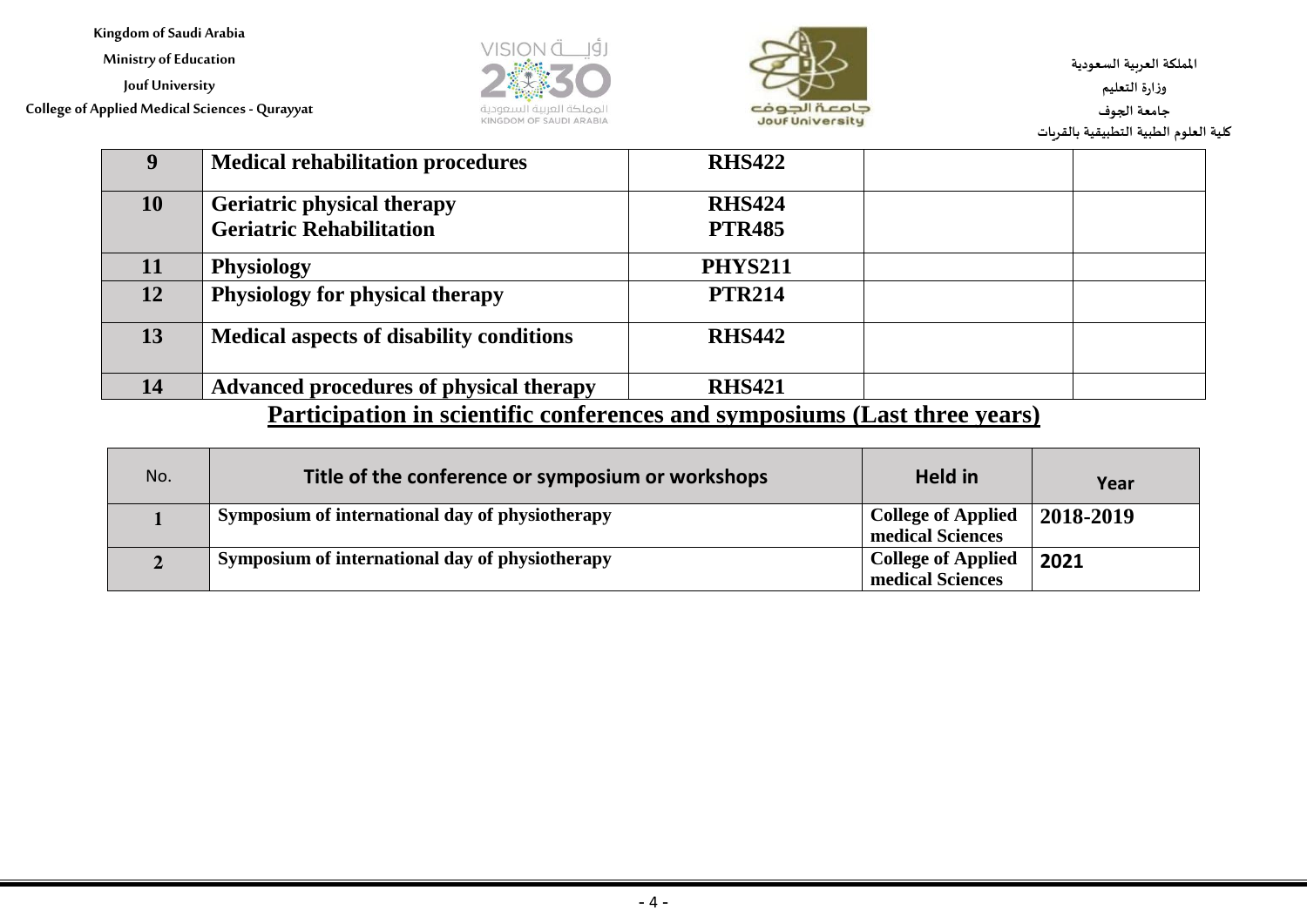**Ministry of Education**

**Jouf University**

**College of Applied Medical Sciences - Qurayyat**





**اململكة العربية السعودية وزارة التعليم جامعة الجوف كلية العلوم الطبية التطبيقية بالقريات**

#### **Supervision of undergraduate**

| No. | <b>Thesis Title</b>                   | <b>Degree</b> |       |                   |           |                   |                         |
|-----|---------------------------------------|---------------|-------|-------------------|-----------|-------------------|-------------------------|
|     |                                       | M.Sc.         | Ph.D. | <b>University</b> | Year      | <b>Collage</b>    | <b>Department</b>       |
|     | <b>Effect of aerobic exercises on</b> |               |       | Cairo             | 2015-2018 | physiotherapy     | Physiotherapy in        |
|     | pulmonary functions in                |               |       | University        |           |                   | cardiopulmonary         |
|     | hemodialytic patients.                |               |       |                   |           |                   | and geriatrics          |
|     | <b>Graduation project research</b>    | 40            |       | Jouf              | 2016-2022 | <b>College of</b> | <b>Physical therapy</b> |
|     |                                       | students      |       | <b>University</b> |           | <b>Applied</b>    | and health              |
|     |                                       |               |       |                   |           | medical           | rehabilitation          |
|     |                                       |               |       |                   |           | <b>Sciences</b>   |                         |

#### **Membership of specialized committees and associations**

| No.            | <b>Committee</b>                                                        | <b>Period</b> | <b>Place</b>                               |
|----------------|-------------------------------------------------------------------------|---------------|--------------------------------------------|
|                | Member of exams unit                                                    | 2016-2022     | <b>College of Applied medical Sciences</b> |
| $\overline{2}$ | Member of refinement for academic and non-<br>academic issues committee | 2019-2022     | <b>College of Applied medical Sciences</b> |
| 3              | Member of peer<br>Committee                                             | 2018-2022     | <b>College of Applied medical Sciences</b> |
| 4              | Member scientific research committee                                    | 2018-2021     | <b>College of Applied medical Sciences</b> |
| $\overline{5}$ | Member of Internal auditing committee                                   | 2021-2022     | <b>College of Applied medical Sciences</b> |
| 6              | Member of independent verification committee                            | 2021-2022     | <b>College of Applied medical Sciences</b> |
| 7              | Member of scientific volunteering work                                  | 2020-2022     | <b>Jouf University</b>                     |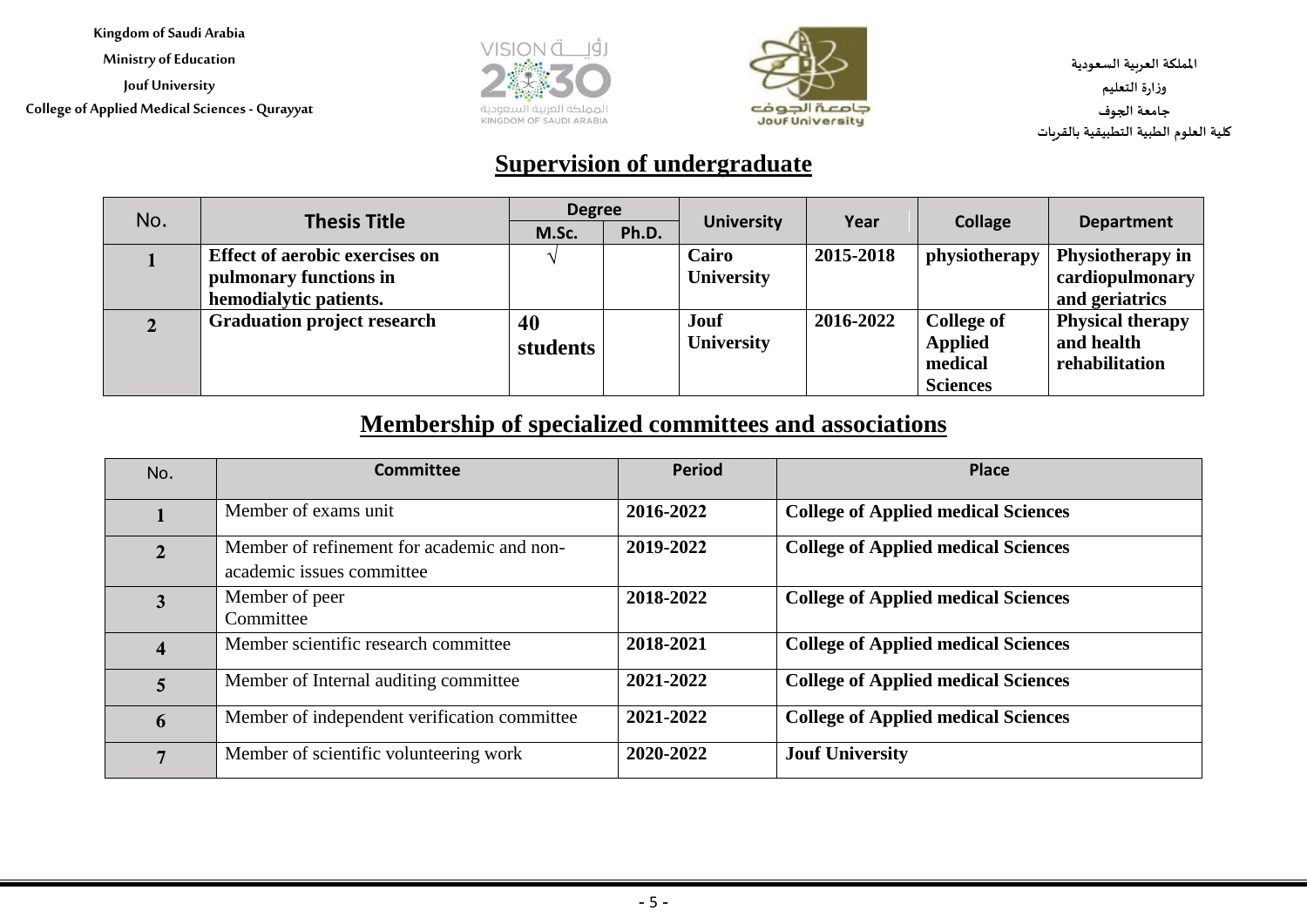**Kingdom of Saudi Arabia Ministry of Education Jouf University College of Applied Medical Sciences - Qurayyat**





**اململكة العربية السعودية وزارة التعليم جامعة الجوف كلية العلوم الطبية التطبيقية بالقريات**

#### **Training courses and workshops (Last three years)**

| No.                     | courses / workshop                                    | <b>Held in</b>   | Year |
|-------------------------|-------------------------------------------------------|------------------|------|
| $\mathbf{1}$            | Course of effective presentation skills               | Cairo university | 2019 |
| 2 <sup>1</sup>          | Course of evidence based strategy in medical practice | Cairo university | 2019 |
| $\mathbf{3}$            | Course of critical thinking                           | Cairo university | 2019 |
| 4                       | Course of academic advising                           | Jouf university  | 2020 |
| 5                       | Course of ethics of scientific research               | Jouf university  | 2020 |
| 6                       | E. learning strategies                                | Jouf university  | 2020 |
| $\overline{\mathbf{z}}$ | Teaching and learning strategies                      | Jouf university  | 2020 |
| 8                       | Systematic review                                     | Jouf university  | 2020 |
| 9                       | <b>Accreditation Management</b>                       | Jouf university  | 2020 |
| 10                      | Strategic plan                                        | Jouf university  | 2020 |
| 11                      | Student evaluation procedures                         | Jouf university  | 2020 |
| 12                      | Organizational key performance indicators             | Jouf university  | 2020 |
| 13                      | Program key performance indicators                    | Jouf university  | 2020 |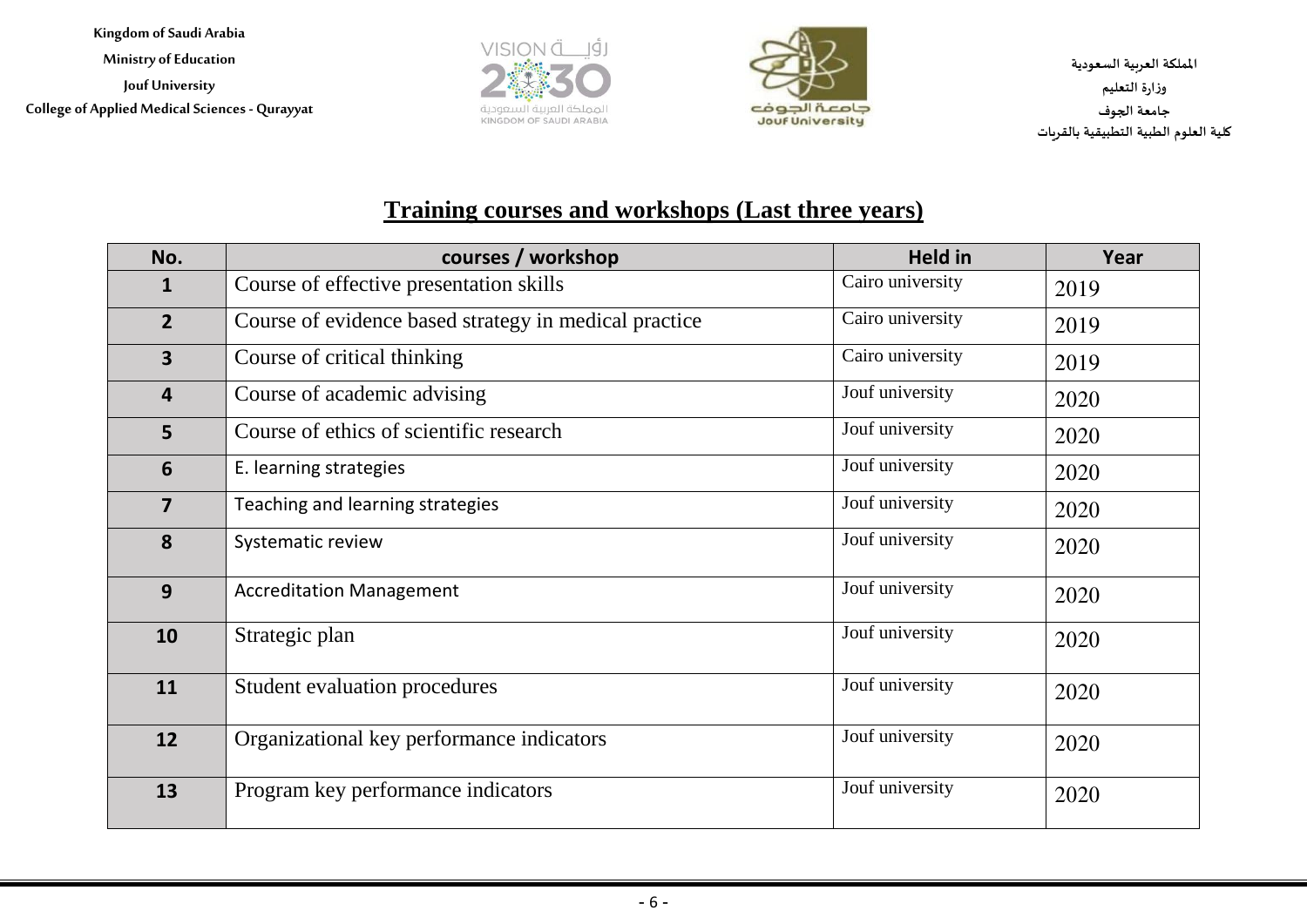**Ministry of Education**

**Jouf University**

**College of Applied Medical Sciences - Qurayyat**





**اململكة العربية السعودية وزارة التعليم جامعة الجوف كلية العلوم الطبية التطبيقية بالقريات**

#### **Awards and honors**

| No.               | Award | <b>Awarded by</b> | Specialization | <b>Period</b> |
|-------------------|-------|-------------------|----------------|---------------|
|                   |       |                   |                |               |
|                   |       |                   |                |               |
| $\mathbf{r}$<br>Э |       |                   |                |               |

## **Community, cultural and volunteer contributions (Last Three Years)**

| No.            | activity                                  | <b>Type of activity</b> | Year                 | <b>Country</b> |
|----------------|-------------------------------------------|-------------------------|----------------------|----------------|
|                | <b>International day of diabetes</b>      | <b>Community</b>        | $39-40$<br>$40 - 41$ | <b>KSA</b>     |
| $\overline{2}$ | Diabetic foot day                         | <b>Community</b>        | 40-41                | <b>KSA</b>     |
| 3 <sup>1</sup> | International day of breast cancer        | <b>Community</b>        | 40-41                | <b>KSA</b>     |
| $\overline{4}$ | Risk factors of neck pain and disability  | <b>Community</b>        | 40-41                | <b>KSA</b>     |
| 5              | <b>International day of Physiotherapy</b> | cultural                | $39-40$<br>40-41     | <b>KSA</b>     |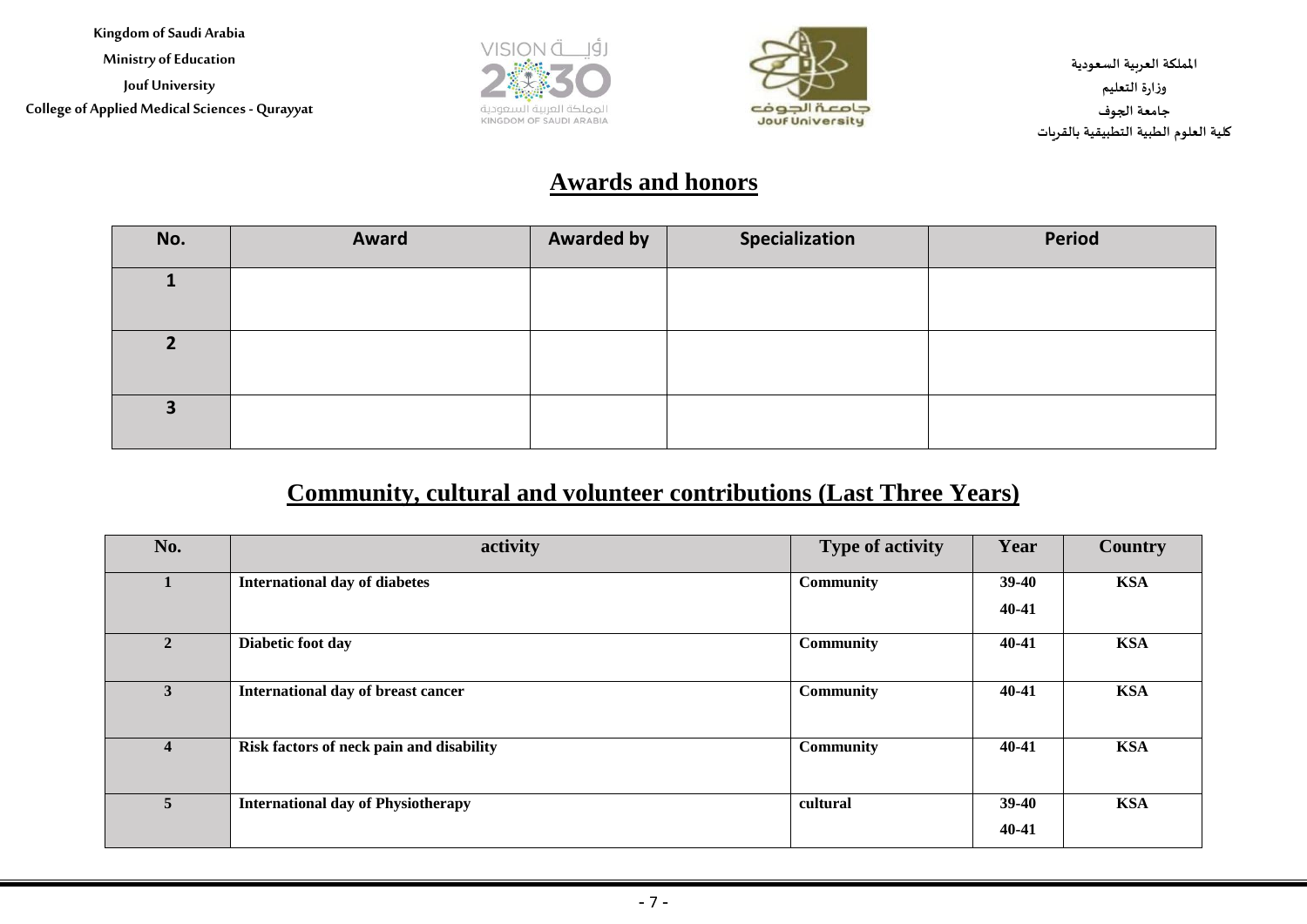**Kingdom of Saudi Arabia Ministry of Education Jouf University College of Applied Medical Sciences - Qurayyat**





**اململكة العربية السعودية وزارة التعليم جامعة الجوف كلية العلوم الطبية التطبيقية بالقريات**

#### **Scientific Publications (Last Three Years)**

| No.                     | <b>Title</b>                                                                                                                                                                        | <b>Journal</b>                                            | Year | <b>ISI or</b><br><b>Scopus</b> | <b>DOI</b> |
|-------------------------|-------------------------------------------------------------------------------------------------------------------------------------------------------------------------------------|-----------------------------------------------------------|------|--------------------------------|------------|
| $\mathbf{1}$            | Effect of buteyko breathing on modulation of<br>acid base balance among asthmatic patients                                                                                          | <b>Bioscience Research</b>                                | 2019 | non                            |            |
| $\overline{2}$          | Effect OF aerobic exercises and Inspiratory<br>Muscle Training on Pulmonary Functions<br>and Muscle Strength in Hemodialysis<br>Patients                                            | <b>Bioscience Research</b>                                | 2019 | non                            |            |
| $\overline{3}$          | Effect of High-Power Laser on Shoulder   J. Environ. Treat. Tech.<br>Mobility in Sub Acromial Impingement<br><b>Syndrome: Randomized Controlled Trial</b>                           |                                                           | 2020 | <b>Scopus</b>                  |            |
| $\overline{\mathbf{4}}$ | The Impact of Primary Dysmenorrhea on The<br>Level of Physical Activity among College<br>age Students                                                                               | Indian Journal of Public Health<br>Research & Development | 2020 | non                            |            |
| $5\overline{)}$         | of<br>Electromyogram-Triggered<br>Effect<br>Stimulation<br>Versus<br>Alternating<br>Stimulation<br>Hand<br>Electromyogram<br><sub>on</sub><br>Functions in Chronic Stroke Patients. | Polish Journal of Physiotherapy                           | 2020 | Scopus                         |            |
| 6                       | Topical Anesthesia versus Hand Weight<br>Bearing<br>on Modulating<br>Upper<br>Limb                                                                                                  | Indian Journal of Public Health<br>Research & Development | 2021 | non                            |            |